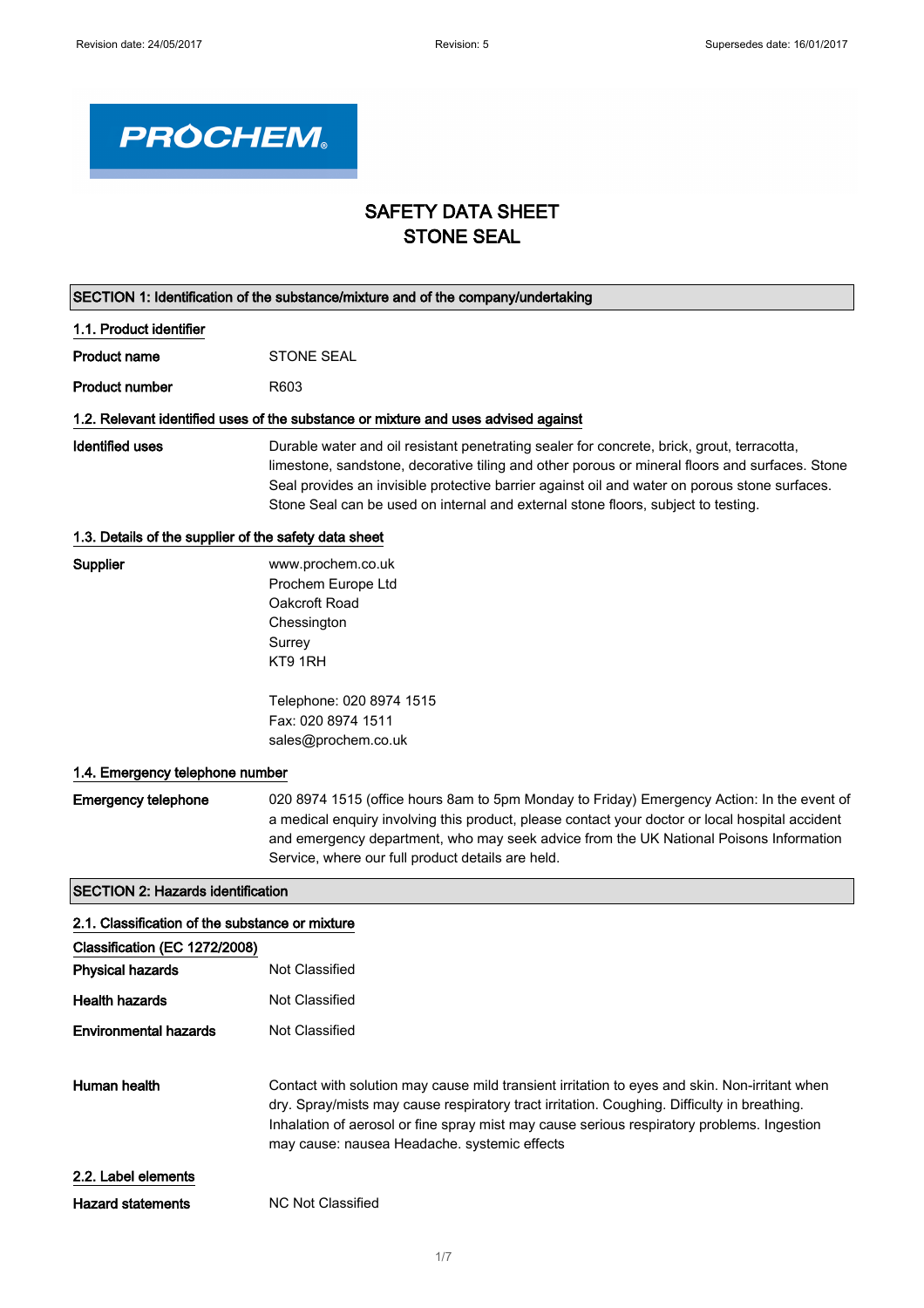| <b>Precautionary statements</b> | P102 Keep out of reach of children.                                                |
|---------------------------------|------------------------------------------------------------------------------------|
|                                 |                                                                                    |
|                                 | P260 Do not breathe vapour/ spray.                                                 |
|                                 | P262 Do not get in eyes, on skin, or on clothing.                                  |
|                                 | P280 Wear protective gloves/ protective clothing/ eye protection/ face protection. |
|                                 | P305+P351+P338 IF IN EYES: Rinse cautiously with water for several minutes. Remove |
|                                 | contact lenses, if present and easy to do. Continue rinsing.                       |

## 2.3. Other hazards

| <b>SECTION 3: Composition/information on ingredients</b><br>3.2. Mixtures |  |
|---------------------------------------------------------------------------|--|
|                                                                           |  |
| $CAS$ number: $-$                                                         |  |
| Classification<br>Acute Tox. 4 - H332                                     |  |

The Full Text for all R-Phrases and Hazard Statements are Displayed in Section 16.

| <b>SECTION 4: First aid measures</b>                       |                                                                                                                                                                                                    |
|------------------------------------------------------------|----------------------------------------------------------------------------------------------------------------------------------------------------------------------------------------------------|
| 4.1. Description of first aid measures                     |                                                                                                                                                                                                    |
| Inhalation                                                 | In case of inhalation of spray mist: Move person into fresh air and keep at rest. Get medical<br>attention.                                                                                        |
| Ingestion                                                  | Do not induce vomiting. Never give anything by mouth to an unconscious person. Get medical<br>attention.                                                                                           |
| <b>Skin contact</b>                                        | Wash skin thoroughly with soap and water. Get medical attention if irritation persists after<br>washing.                                                                                           |
| Eye contact                                                | Rinse immediately with plenty of water. Remove any contact lenses and open eyelids wide<br>apart. Continue to rinse for at least 15 minutes. Get medical attention if any discomfort<br>continues. |
|                                                            | 4.2. Most important symptoms and effects, both acute and delayed                                                                                                                                   |
| Inhalation                                                 | Irritation of nose, throat and airway. Difficulty in breathing. Inhalation of aerosol or fine spray<br>mist may cause serious respiratory problems.                                                |
| Ingestion                                                  | Ingestion may cause: nausea systemic effects                                                                                                                                                       |
| Eye contact                                                | may cause mild transient irritation to eyes and skin.                                                                                                                                              |
|                                                            | 4.3. Indication of any immediate medical attention and special treatment needed                                                                                                                    |
| Notes for the doctor                                       | Treat symptomatically.                                                                                                                                                                             |
| <b>SECTION 5: Firefighting measures</b>                    |                                                                                                                                                                                                    |
| 5.1. Extinguishing media                                   |                                                                                                                                                                                                    |
| Suitable extinguishing media                               | The product is not flammable. Use fire-extinguishing media suitable for the surrounding fire.<br>Water spray, dry powder or carbon dioxide.                                                        |
| 5.2. Special hazards arising from the substance or mixture |                                                                                                                                                                                                    |
| Specific hazards                                           | No unusual fire or explosion hazards noted.                                                                                                                                                        |
| <b>Hazardous combustion</b><br>products                    | Thermal decomposition or combustion products may include the following substances: Oxides<br>of carbon. Hydrogen fluoride (HF).                                                                    |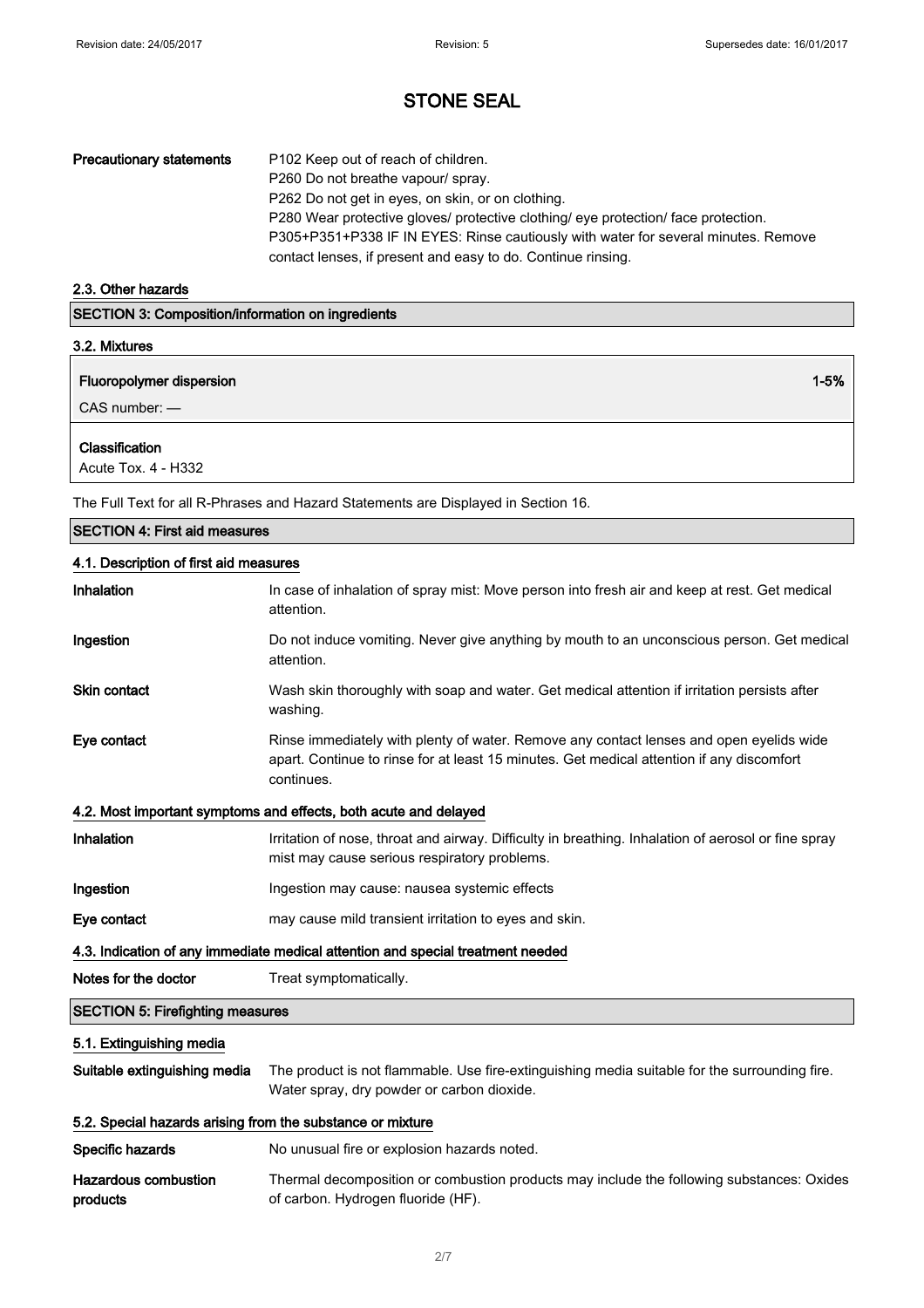#### 5.3. Advice for firefighters

Special protective equipment for firefighters Wear positive-pressure self-contained breathing apparatus (SCBA) and appropriate protective clothing.

| <b>SECTION 6: Accidental release measures</b>                            |                                                                                                                                                                                                                                                                        |
|--------------------------------------------------------------------------|------------------------------------------------------------------------------------------------------------------------------------------------------------------------------------------------------------------------------------------------------------------------|
| 6.1. Personal precautions, protective equipment and emergency procedures |                                                                                                                                                                                                                                                                        |
| <b>Personal precautions</b>                                              | Wear protective clothing as described in Section 8 of this safety data sheet.                                                                                                                                                                                          |
| 6.2. Environmental precautions                                           |                                                                                                                                                                                                                                                                        |
| <b>Environmental precautions</b>                                         | Do not discharge into drains or watercourses or onto the ground.                                                                                                                                                                                                       |
| 6.3. Methods and material for containment and cleaning up                |                                                                                                                                                                                                                                                                        |
| Methods for cleaning up                                                  | Absorb spillage with non-combustible, absorbent material. Collect and place in suitable waste<br>disposal containers and seal securely. Dispose of waste to licensed waste disposal site in<br>accordance with the requirements of the local Waste Disposal Authority. |
| 6.4. Reference to other sections                                         |                                                                                                                                                                                                                                                                        |
| Reference to other sections                                              | For personal protection, see Section 8. For waste disposal, see Section 13.                                                                                                                                                                                            |
| <b>SECTION 7: Handling and storage</b>                                   |                                                                                                                                                                                                                                                                        |
| 7.1. Precautions for safe handling                                       |                                                                                                                                                                                                                                                                        |
| <b>Usage precautions</b>                                                 | Wear protective clothing as described in Section 8 of this safety data sheet. Wash hands<br>thoroughly after handling. Wash contaminated clothing before reuse. Do not eat, drink or<br>smoke when using this product. Avoid inhalation of vapours and spray/mists.    |
|                                                                          | 7.2. Conditions for safe storage, including any incompatibilities                                                                                                                                                                                                      |
| <b>Storage precautions</b>                                               | Keep out of the reach of children. Store in closed original container at temperatures between<br>$5^{\circ}$ C and $30^{\circ}$ C.                                                                                                                                     |
| 7.3. Specific end use(s)                                                 |                                                                                                                                                                                                                                                                        |
| Specific end use(s)                                                      | The identified uses for this product are detailed in Section 1.2.                                                                                                                                                                                                      |
| <b>SECTION 8: Exposure Controls/personal protection</b>                  |                                                                                                                                                                                                                                                                        |
| 8.1. Control parameters                                                  |                                                                                                                                                                                                                                                                        |
| Ingredient comments                                                      | No exposure limits known for ingredient(s).                                                                                                                                                                                                                            |
| 8.2. Exposure controls                                                   |                                                                                                                                                                                                                                                                        |
| <b>Protective equipment</b>                                              |                                                                                                                                                                                                                                                                        |





Appropriate engineering controls Provide adequate ventilation. Avoid inhalation of vapours and spray/mists. Do not apply by spray. Eye/face protection Side shield safety glasses are recommended when handling this product. Hand protection It is recommended that gloves are made of the following material: Nitrile rubber. Protective gloves should be inspected for wear before use and replaced regularly in accordance with the manufacturers specifications. Hygiene measures **Wash hands thoroughly after handling. Wash contaminated clothing before reuse. Do not eat,** 

drink or smoke when using this product.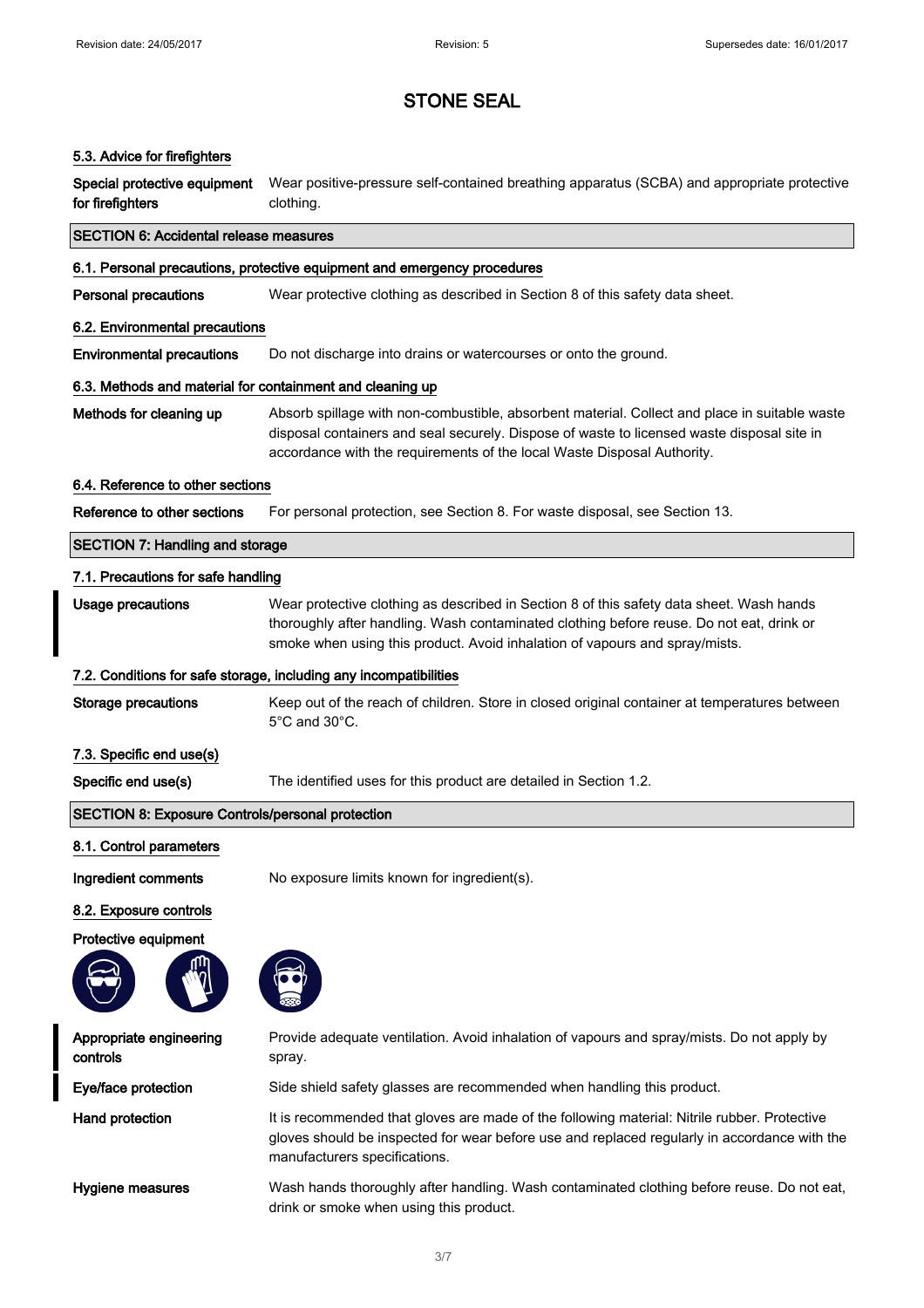Respiratory protection No specific recommendation made, but respiratory protection may still be required under exceptional circumstances when excessive air contamination exists.

| <b>SECTION 9: Physical and Chemical Properties</b>         |                                                                                                                        |
|------------------------------------------------------------|------------------------------------------------------------------------------------------------------------------------|
| 9.1. Information on basic physical and chemical properties |                                                                                                                        |
| Appearance                                                 | Opaque liquid.                                                                                                         |
| Colour                                                     | Yellow.                                                                                                                |
| Odour                                                      | Mild. Acrylic.                                                                                                         |
| рH                                                         | pH (concentrated solution): 5                                                                                          |
| Initial boiling point and range                            | $100^{\circ}$ C                                                                                                        |
| Flash point                                                | Not applicable.                                                                                                        |
| <b>Evaporation rate</b>                                    | Not determined.                                                                                                        |
| Upper/lower flammability or<br>explosive limits            | Not applicable.                                                                                                        |
| Vapour pressure                                            | Not determined.                                                                                                        |
| Vapour density                                             | Not determined.                                                                                                        |
| <b>Relative density</b>                                    | 1.0                                                                                                                    |
| Solubility(ies)                                            | Soluble in water.                                                                                                      |
| <b>Partition coefficient</b>                               | Not determined.                                                                                                        |
| <b>Viscosity</b>                                           | Not determined.                                                                                                        |
| <b>Explosive properties</b>                                | Not applicable.                                                                                                        |
| <b>Oxidising properties</b>                                | Not applicable.                                                                                                        |
| 9.2. Other information                                     |                                                                                                                        |
| Other information                                          | None.                                                                                                                  |
| <b>SECTION 10: Stability and reactivity</b>                |                                                                                                                        |
| 10.1. Reactivity                                           |                                                                                                                        |
| Reactivity                                                 | There are no known reactivity hazards associated with this product.                                                    |
| 10.2. Chemical stability                                   |                                                                                                                        |
| <b>Stability</b>                                           | Stable at normal ambient temperatures and when used as recommended.                                                    |
| 10.3. Possibility of hazardous reactions                   |                                                                                                                        |
| Possibility of hazardous<br>reactions                      | Not determined.                                                                                                        |
| 10.4. Conditions to avoid                                  |                                                                                                                        |
| Conditions to avoid                                        | Store in closed original container at temperatures between 5°C and 30°C. Protect from<br>freezing and direct sunlight. |
| 10.5. Incompatible materials                               |                                                                                                                        |
| Materials to avoid                                         | None known.                                                                                                            |
| 10.6. Hazardous decomposition products                     |                                                                                                                        |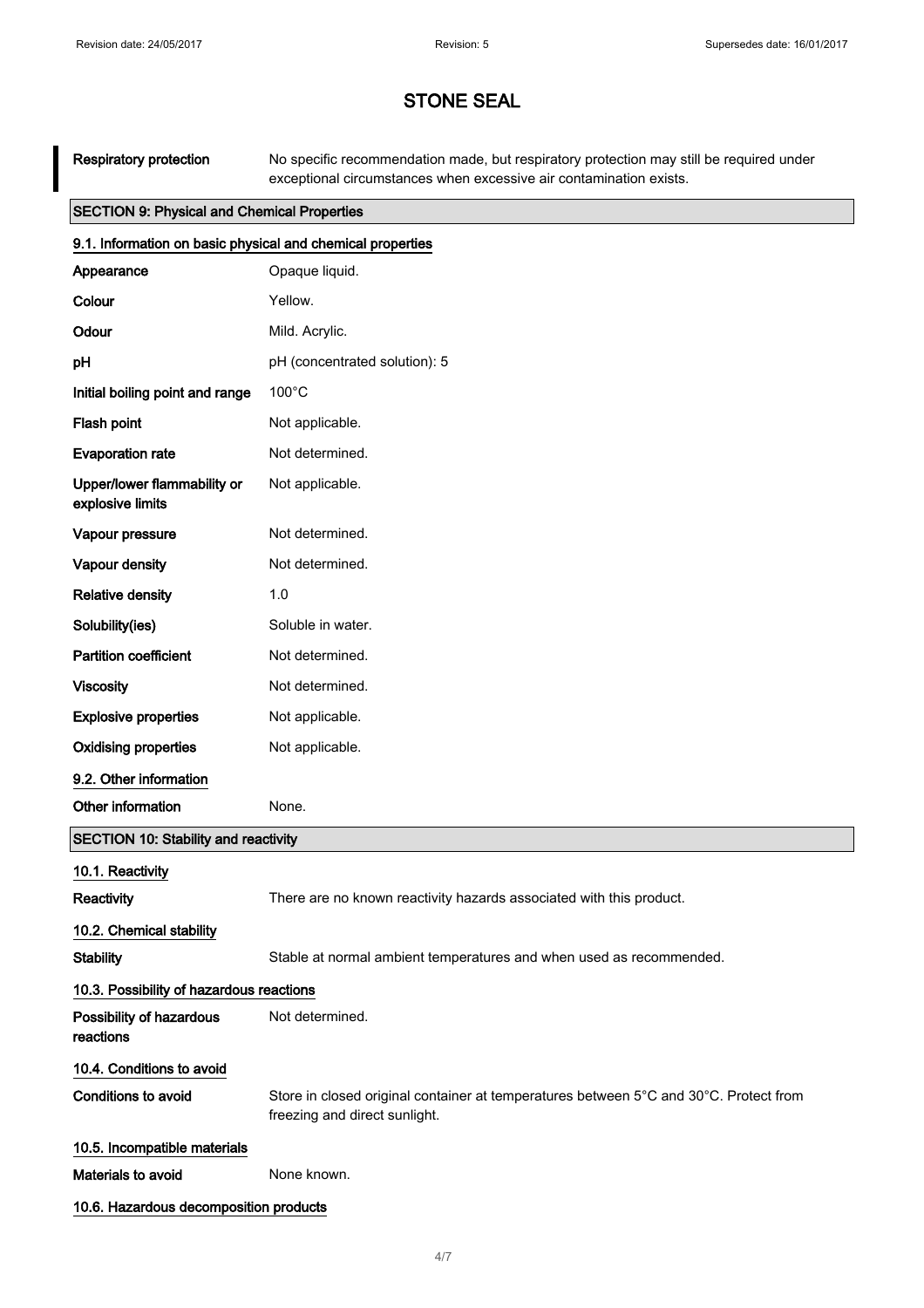| Hazardous decomposition<br>products                                 | Thermal decomposition or combustion products may include the following substances: Oxides<br>of carbon. Hydrogen fluoride (HF). |
|---------------------------------------------------------------------|---------------------------------------------------------------------------------------------------------------------------------|
| <b>SECTION 11: Toxicological information</b>                        |                                                                                                                                 |
| 11.1. Information on toxicological effects                          |                                                                                                                                 |
| <b>Toxicological effects</b>                                        | Ingestion may cause: nausea systemic effects Inhalation May cause respiratory system<br>irritation.                             |
| Acute toxicity - inhalation<br>ATE inhalation (dusts/mists<br>mg/l) | 37.5                                                                                                                            |
| Skin corrosion/irritation<br>Skin corrosion/irritation              | Prolonged skin contact may cause redness and irritation.                                                                        |
| Serious eye damage/irritation<br>Serious eye damage/irritation      | Contact with solution may produce mild transient irritation if not promptly rinsed.                                             |
| Skin sensitisation<br><b>Skin sensitisation</b>                     | None known.                                                                                                                     |
| Germ cell mutagenicity<br>Genotoxicity - in vivo                    | No effects expected based upon current data.                                                                                    |
| Carcinogenicity<br>Carcinogenicity                                  | No effects expected based upon current data.                                                                                    |
| Reproductive toxicity<br>Reproductive toxicity - fertility          | No effects expected based upon current data.                                                                                    |
| Toxicological information on ingredients.                           |                                                                                                                                 |
|                                                                     | Fluoropolymer dispersion                                                                                                        |
| Acute toxicity - oral                                               |                                                                                                                                 |
| Acute toxicity oral (LD <sub>50</sub><br>mg/kg)                     | 5,000.0                                                                                                                         |
| <b>Species</b>                                                      | Rat                                                                                                                             |
| Acute toxicity - inhalation                                         |                                                                                                                                 |
| Acute toxicity inhalation<br>(LC <sub>so</sub> dust/mist mg/l)      | 1.5                                                                                                                             |
| <b>Species</b>                                                      | Rat                                                                                                                             |
| <b>ATE</b> inhalation<br>(dusts/mists mg/l)                         | 1.5                                                                                                                             |
| <b>SECTION 12: Ecological Information</b>                           |                                                                                                                                 |

12.1. Toxicity

Toxicity The product is not expected to be hazardous to the environment.

Ecological information on ingredients.

## Fluoropolymer dispersion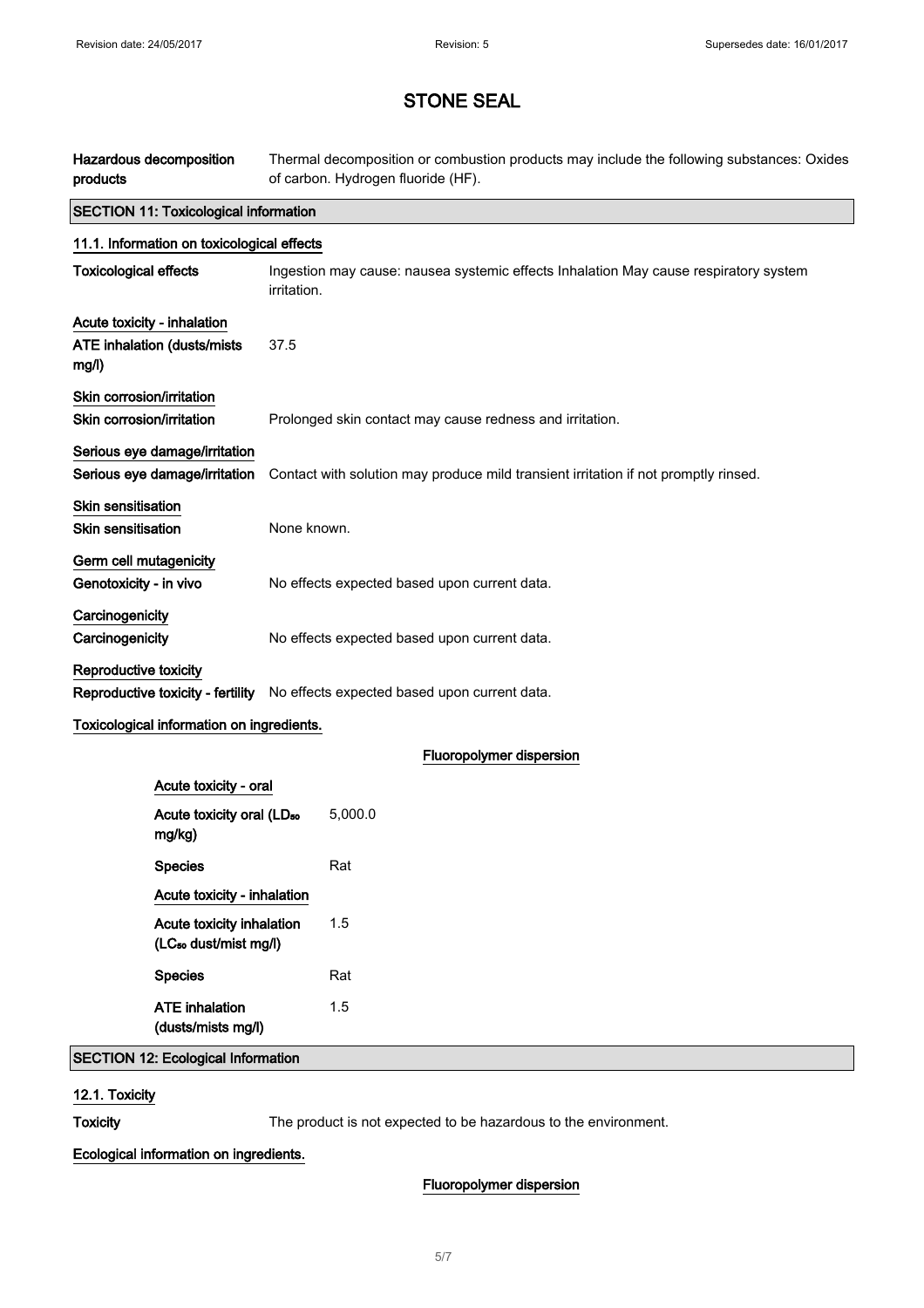and the IBC Code

## STONE SEAL

| Acute toxicity - aquatic                                                                | EC <sub>50</sub> , 48 hours: > 120 mg/l, Daphnia magna                                                                                                                                                                                    |
|-----------------------------------------------------------------------------------------|-------------------------------------------------------------------------------------------------------------------------------------------------------------------------------------------------------------------------------------------|
| invertebrates                                                                           |                                                                                                                                                                                                                                           |
| 12.2. Persistence and degradability<br>Persistence and degradability No data available. |                                                                                                                                                                                                                                           |
|                                                                                         |                                                                                                                                                                                                                                           |
| 12.3. Bioaccumulative potential                                                         | Not known.                                                                                                                                                                                                                                |
| <b>Bioaccumulative potential</b>                                                        |                                                                                                                                                                                                                                           |
| <b>Partition coefficient</b>                                                            | Not determined.                                                                                                                                                                                                                           |
| 12.4. Mobility in soil                                                                  |                                                                                                                                                                                                                                           |
| <b>Mobility</b>                                                                         | The product is soluble in water.                                                                                                                                                                                                          |
| 12.5. Results of PBT and vPvB assessment                                                |                                                                                                                                                                                                                                           |
| Results of PBT and vPvB<br>assessment                                                   | This product does not contain any substances classified as PBT or vPvB.                                                                                                                                                                   |
| 12.6. Other adverse effects                                                             |                                                                                                                                                                                                                                           |
| Other adverse effects                                                                   | None known.                                                                                                                                                                                                                               |
| <b>SECTION 13: Disposal considerations</b>                                              |                                                                                                                                                                                                                                           |
| 13.1. Waste treatment methods                                                           |                                                                                                                                                                                                                                           |
| <b>Disposal methods</b>                                                                 | Dispose of waste to licensed waste disposal site in accordance with the requirements of the<br>local Waste Disposal Authority. Empty containers should be rinsed with water then crushed<br>and disposed of at legal waste disposal site. |
| <b>SECTION 14: Transport information</b>                                                |                                                                                                                                                                                                                                           |
| 14.1. UN number                                                                         |                                                                                                                                                                                                                                           |
| Not classified for transportation.                                                      |                                                                                                                                                                                                                                           |
| 14.2. UN proper shipping name                                                           |                                                                                                                                                                                                                                           |
| None.                                                                                   |                                                                                                                                                                                                                                           |
| 14.3. Transport hazard class(es)                                                        |                                                                                                                                                                                                                                           |
| <b>ADR/RID class</b>                                                                    |                                                                                                                                                                                                                                           |
| <b>IMDG class</b>                                                                       |                                                                                                                                                                                                                                           |
| 14.4. Packing group                                                                     |                                                                                                                                                                                                                                           |
| None.                                                                                   |                                                                                                                                                                                                                                           |
| 14.5. Environmental hazards                                                             |                                                                                                                                                                                                                                           |
| Environmentally hazardous substance/marine pollutant<br>No.                             |                                                                                                                                                                                                                                           |
| 14.6. Special precautions for user                                                      |                                                                                                                                                                                                                                           |
| None.                                                                                   |                                                                                                                                                                                                                                           |
|                                                                                         | 14.7. Transport in bulk according to Annex II of MARPOL and the IBC Code                                                                                                                                                                  |
| Transport in bulk according to Not applicable.<br>Annex II of MARPOL 73/78              |                                                                                                                                                                                                                                           |